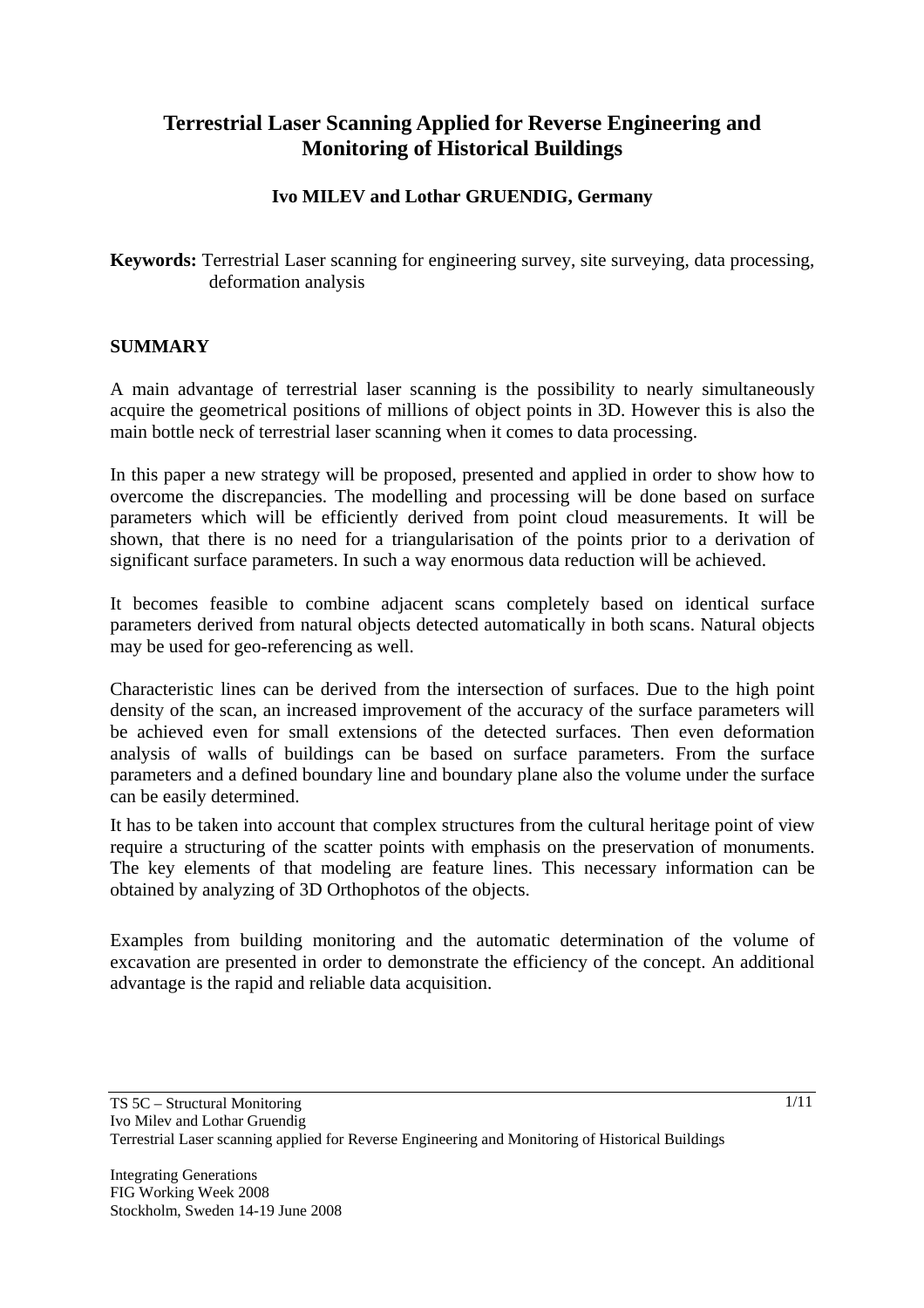# **Terrestrial Laser Scanning Applied for Reverse Engineering and Monitoring of Historical Buildings**

### **Ivo MILEV and Lothar GRUENDIG, Germany**

### **1. INTERPOLATION FUNCTION**

Repair and maintenance of historical architecture includes reinforcement of configuration, repair of figures and so on. For these tasks surveying information is needed. 3D laser scanning technology is one of the important technical methods to acquire spatial data. The architectural geometry is scanned quickly point by point; point clouds are registered and joined in order to generate the shape in the computer; finally a 3D model is reconstructed accurately. Construction drawings including ichnography, elevation, and cutaway can be produced. In addition, detailed structure and vignette can be obtained via close-range photogrammetry methods, which allow producing the orthoimage and line drawings. This technology is especially suited for surveying historical architecture where construction records are missing.

### **1.1 General Spline Definition**

A main prerequisite for object representation is an efficient interpolation concept in order to correctly determine a best fitting surface function. Then the task to determine the volume between two surfaces would consist of a simple integration process.

To model a suitable interpolation an approximating function  $g: I \to \mathbb{R}$  will be chosen. Based on supporting positions  $t_1$ ,......, $t_m$  a spline function  $f(t_i) = g(t_i)$ ,  $\forall i$  will be searched for. It is to be expected that for a sufficient number of supporting positions and for the corresponding sequence of nodes  $f(t) \approx g(t)$ ,  $\forall t$  holds. One criteria to guarantee the solvability of the problem is a regular distribution of the interpolation points. Alternatively a definite spline function *g* could be chosen in advance. Then the sequence of the nodes will be available and g can be evaluated, and used for the derivation of the control points of a B-Spline. Based on suitable supporting positions  $t_1$ ,......, $t_m$  the interpolation problem becomes solvable.

Choosing unit vectors of the right hand side of the system of equations for the interpolating problem the solution can be modelled by the Lagrange-function  $L_k$ 

$$
\partial^{\#j} L_k(u_j) = \delta_{jk}, \qquad j = 1 : m \tag{1}
$$

The Lagrange-function  $L_k$  decreases exponentially.

$$
|L_k(t)| \le \alpha \exp\left(-\beta |t - u_k|\right),\tag{2}
$$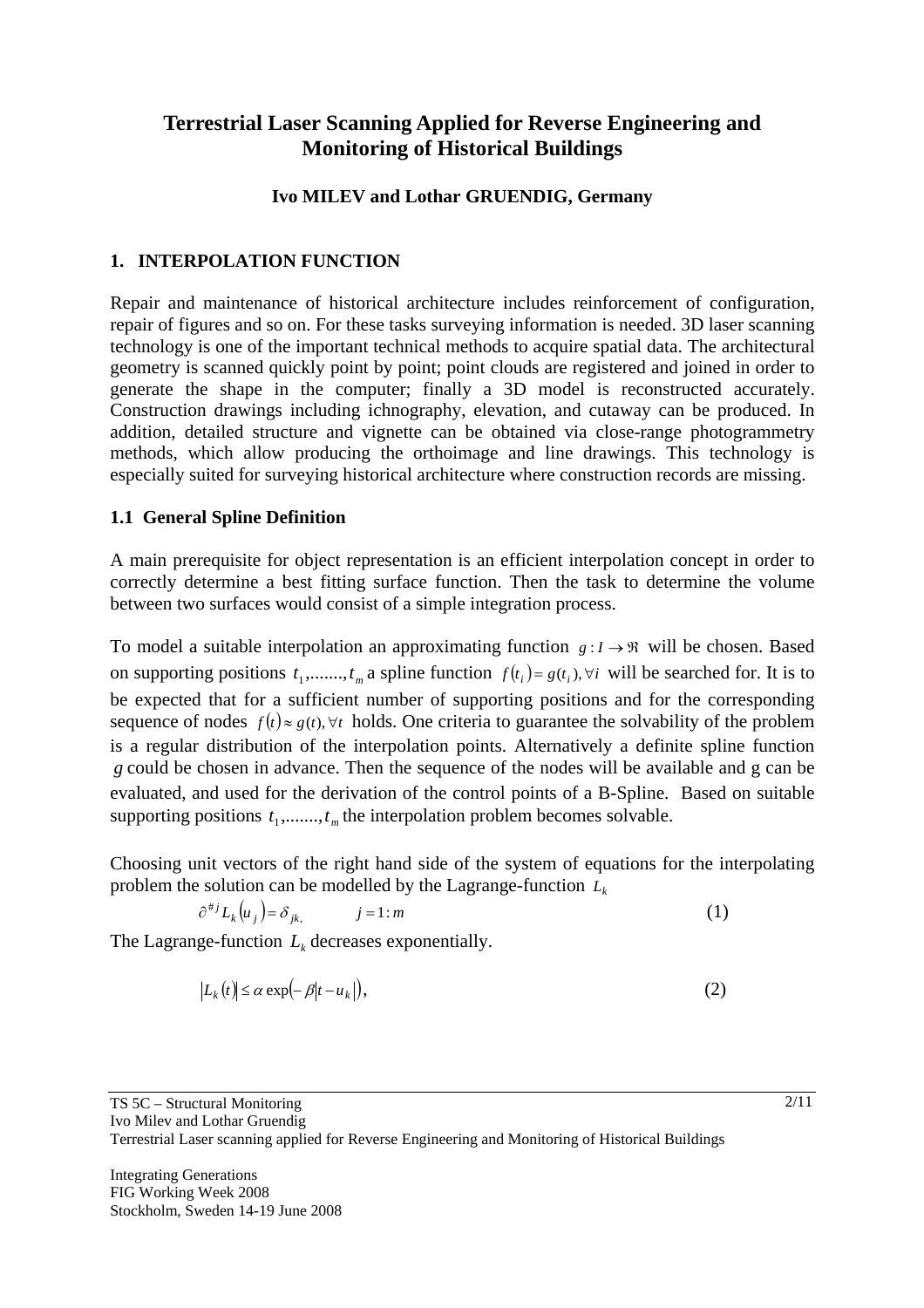where  $\alpha$ ,  $\beta$  are positive constants, depending on the sequence of the nodes and the distribution of the supporting positions. As shown in (Milev 2001) the solution of the general interpolation problem can be expressed by a linear combination of Lagrange-functions:

$$
f = \sum_{j} L_{j} g_{j} \tag{3}
$$

Due to the property of decrease of the Lagrange-function the interpolation process acts approximately local. This algorithm will be used in the functional patches during the modelling process (Milev 2006). For a better data handling the described spline approach is reduced to a NURBS representation in order to decrease the complexity.

### **1.2 Laser Data Processing**

The applied concept has its base in optics, machine, electro technology and computer techniques for processing and modeling. The measurement and processing includes: scanning of the object outline point by point; gaining spatial coordinates and color information of points on the surface; joining the data to generate the shape in the computer and finally constructing the architecture model accurately.

### 1.2.1 Automated Plane Detection Based Registration

The detection of planes is done separately for each scan in the corresponding image matrix. Rows and columns of the image matrix represent the discrete vertical respectively horizontal angles of the points in the coordinate system of the scanner. Within an iterative process the image matrix is split into sub matrices. After each iteration step an adjusted plane is calculated approximating the points contained in the resulting sub matrices. The iteration process continues as long as a sub matrix stays planar or the stop criterion is reached (Gielsdorf, 2008). The identical planes in each scan pair are used for an automated registration process.

# 1.2.2 Surface Modeling

**Freeform surface**, or **freeform surfacing**, is used in modeling and other computer graphics software to describe the skin of a 3D geometric element. Freeform surfaces do not have rigid radial dimensions, unlike regular surfaces such as planes, cylinders and conic surfaces. They are used to describe forms such as turbine blades, car bodies, boat hulls and complex building forms. Any object is represented by a single real function of point coordinates. A point is outside the object if the function is negative, inside the object if the function is positive, and on the boundary if the function is zero (isosurface).

All the examples shown below use the proposed modeling method and are part of the processing software product SiRailScan.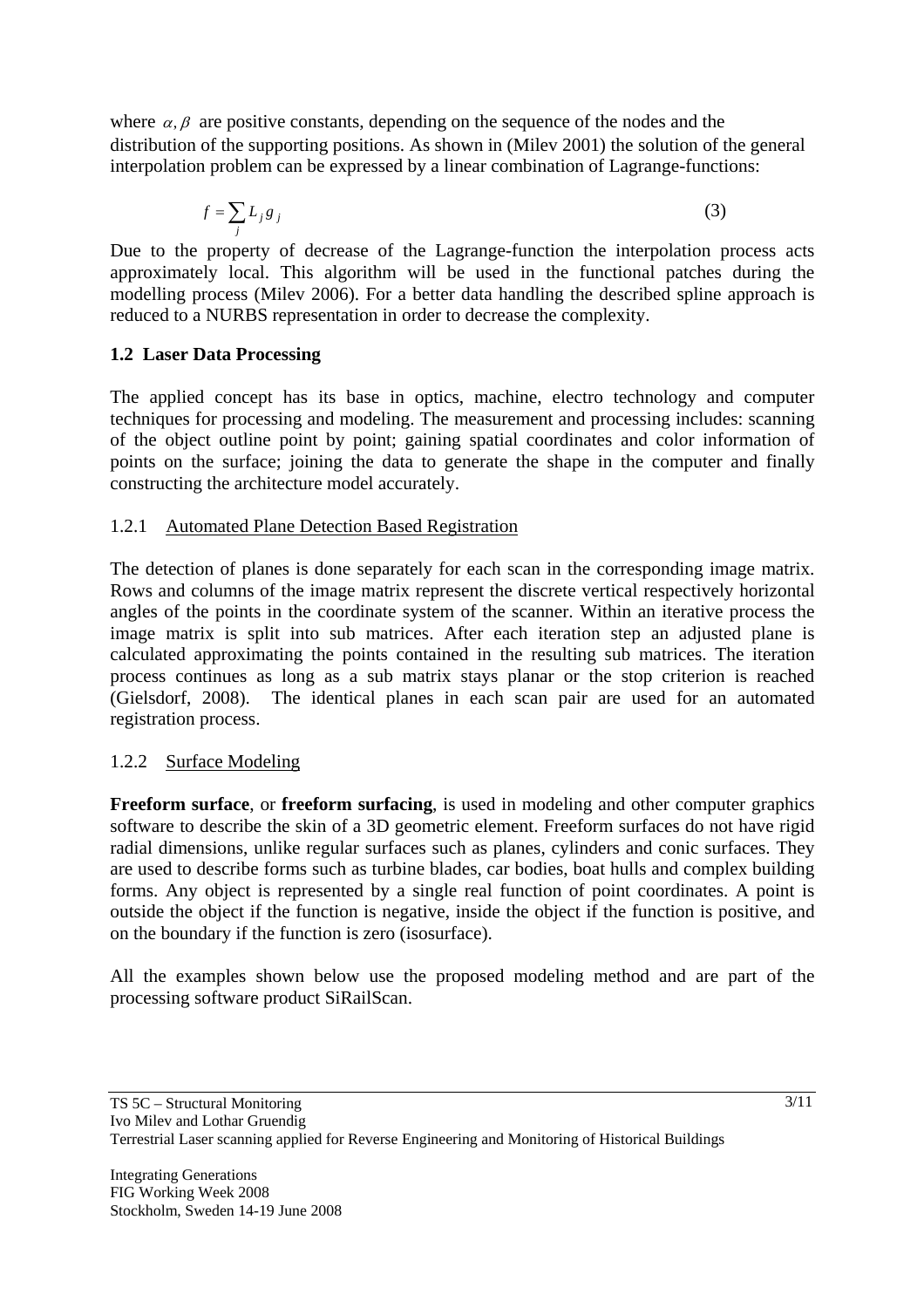### **2. REHABILITATION WORKS AND REVERSE ENGINEERING**

"Reverse engineering is a process to achieve understanding of the structure and interrelationships of a subject system. It is the goal of reverse engineering to create representations that document the subject and facilitate our understanding of it – what it is, how it works, and how it does not work."

### **2.1 Parish Hall Project**

The project to be modelled via reverse engineering is a building that has not been used for the last 15 years but became now subject of a complete renovation. After removal of an intermediate roof a well preserved cylindrical inner roof construction appeared. As no plans existed and the shape of the roof was not trivial laserscanning of the object was chosen to generate plans of the actual 3D situation for the architect.

| Scanning        | Points    |
|-----------------|-----------|
| <b>Stations</b> |           |
|                 | [Million] |
| Front           | 25        |
| <b>Back</b>     | 25        |
| Left            | 20        |
| Right           | 20        |
| Corner 1        | 22        |
| Corner 3        | 22        |

**Table 1.** Scanning program

### 2.1.1 Measuring Program

6 instrumental scanner positions were chosen around the building for modelling the outer shape of the building. Table 1 shows the amount of data gathered in those scans. The connection to the inner cylindrical hall was achieved by 2 scans taken from the window-sills. One scanner position was chosen in the middle of the hall generating a scan of maximal density (fig. 2). The information about colour which is very useful for a better identification of details was supplemented from free hand photographs (fig 1).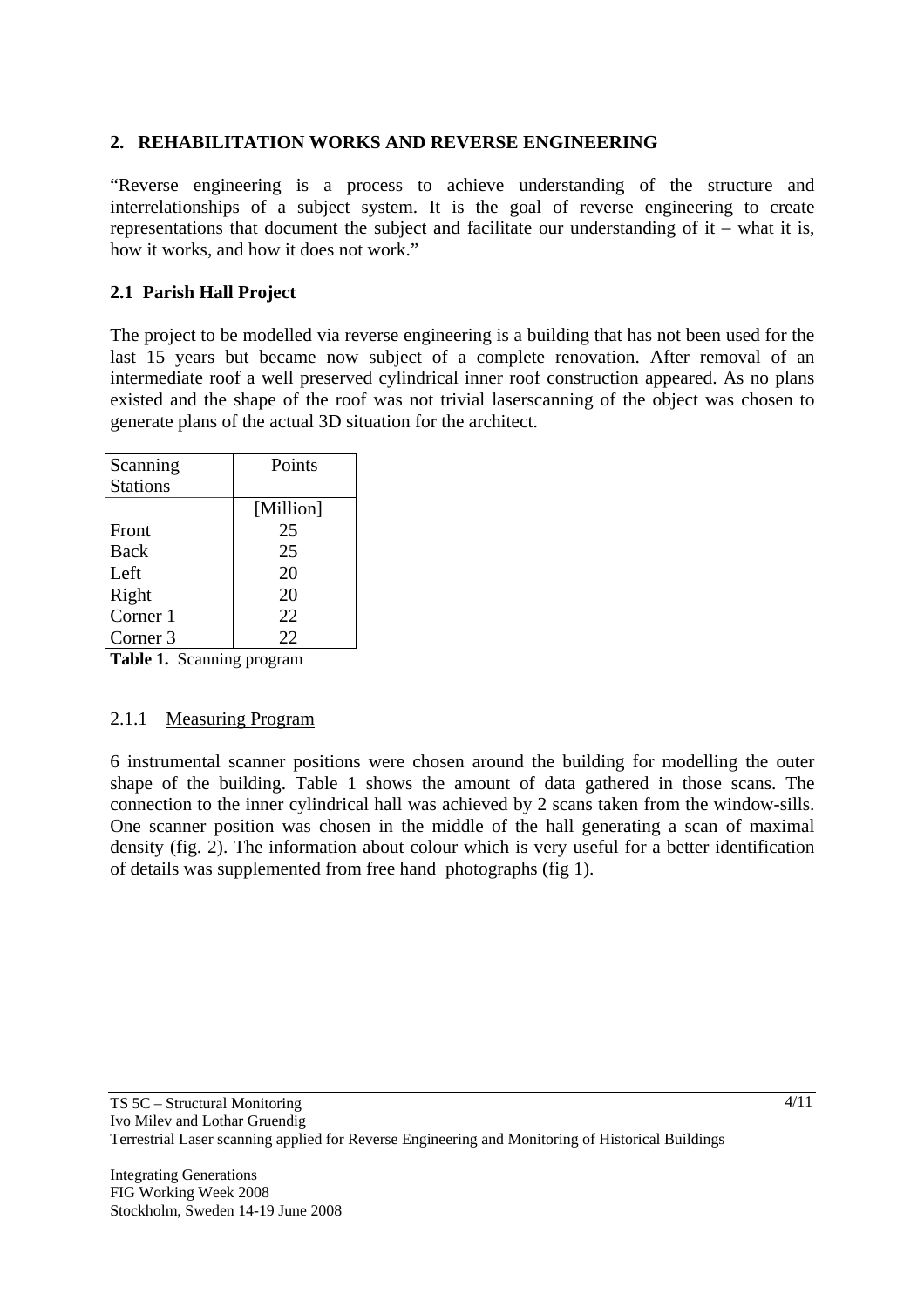

**Figure 1**. Coloured point cloud of the facade

The constructive conditions of the scanner which are based on a 360 degree rotated lens do not allow a direct hardware matching between point cloud and photo. The used coloring technology provides a high degree of flexibility during the whole project time.



**Figure 2.** Cylindrical roof of the hall

The measured point density for describing the roof form was 5 mm on the object and therefore led to 35 000 000 points. This density allows also the derivation of orthophoto products direct from the point cloud without requiring additional images. The transversal cuts were produced based on the modelled surface. The exact volume covered by the cylindrical roof was determined for modelling the acoustics.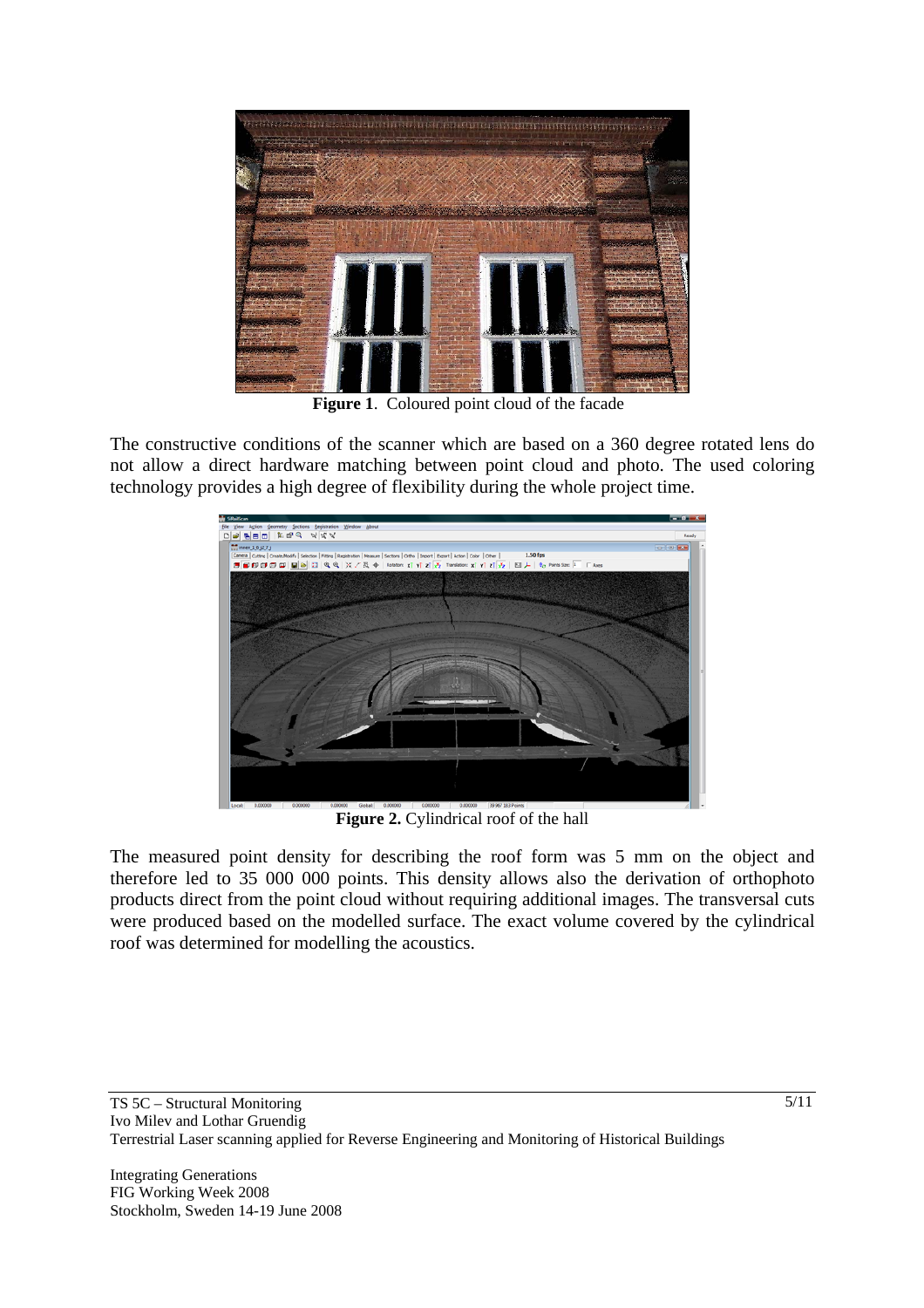# **2.2 Church Ruin Bethanien Tower**

For documentation of the current condition of the church ruin "Bethanien tower" – Weissensee Berlin three different grades of processing complexity were applied:

- Point cloud with gray scale coded intensity Figure 3
- Modelled gray scale point cloud
- Modelled point cloud with RGB interpolation-Figure 4

After 3D modeling a comparison between surface and point cloud was performed. Figure 4 shows the modeled and post colored 3D solid surface.





Figure 3. Raw gray scale coded point cloud **Figure 4.** Colored 3D solid model of the wall

# 2.2.1 Line Drawings

Line drawings based on the orthoimage or vectorised sections can be produced following our concept. As shown in figure 5, the line drawings of horizontal cuts fulfill all measurement requirements. Drawings prepared in papers in digital form must be in the appropriate location in the document.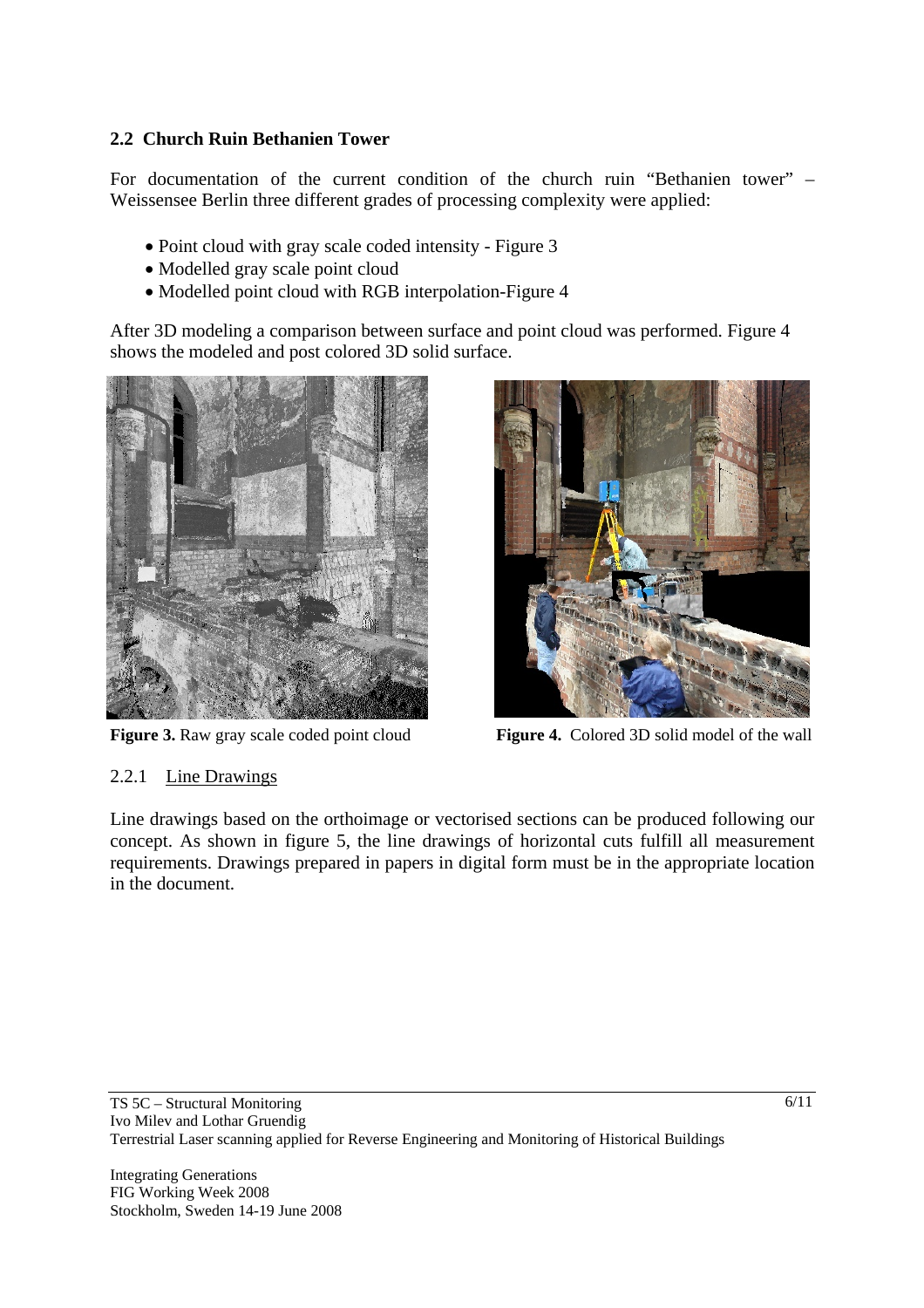

Figure 5. Horizontal Sections through the point cloud

The sections shown on Figure 5 are produced in an automated way with a section step of 10 cm. This " tomographical" method to build sections is only possible if the measured data density is based on the laser scan technology. The huge amount of data captured allows for a flexible data processing based on different The sections shown on Figure 5 are produced in an automated way with a section step of 10 cm. This " tomographical" method to build sections is only possible if the measured data density is based on the laser scan technology. The huge amount of data captured allows for a flexible data processing based on different and dynamical changing requirements as the object is completely represented.



**Figure 6.** Gaps between Ortho image and CAD simplification

For a creation of drawings the reflection of building parts based on the main axes is not recommendable. The stone made facade parts are individual. A "copy and paste" method for generalization of elements is not usable. Figure 6 shows the differences between the reflected CAD drawing and the laser scan based - georeferenced ortho image.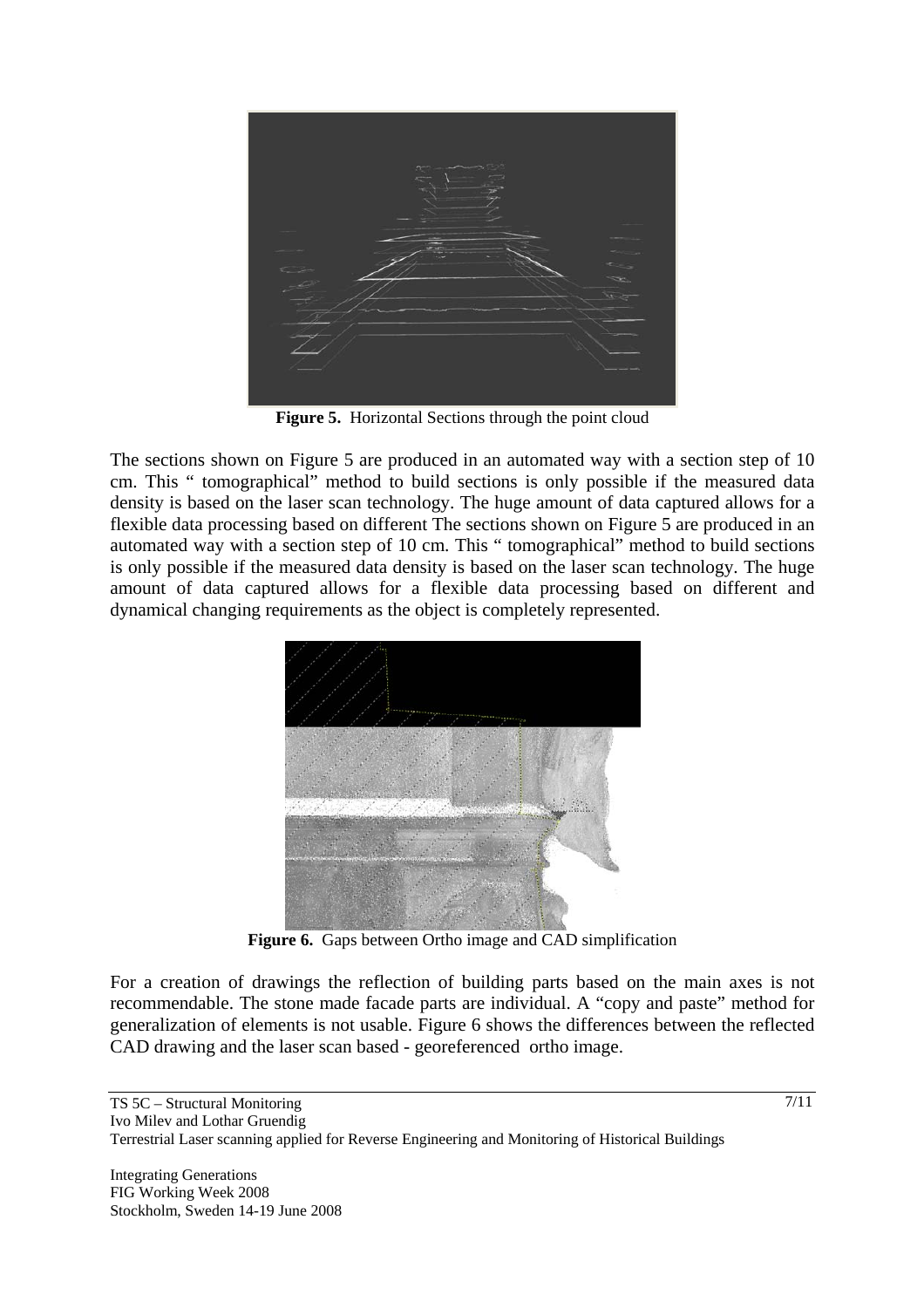# **2.3 Rehabilitation works at the Mew Palace Sanssouci Potsdam**

The **New Palace** is a castle on the western side of the park Sanssouci in Potsdam. It was built between 1763 and 1769 under the reign of the Prussian king Frederic the Great.



**Figure 7.** Horizontal Sections

The old anker construction has to be replaced with a ne steel frame construction. This prefabricated bended balks must to be fit inside the architraves inside a belt within 2 cm

Figure 7 shows a section after registration and georeferencing in the object coordinate system. The geometrical situation is visible now because the architraves are laid open for the first time after the construction works 200 years ago.



**Figure 8.** Vertical section through the roof with architraves

In order to determine the actual geometrical shape of the architraves (fig. 8) the only feasible measuring technique is laserscanning. The geometrical complexities and the planed accuracy for the new steel beams require a complete 3D documentation (see fig. 9). This can not be achieved using any other standard measurement technique.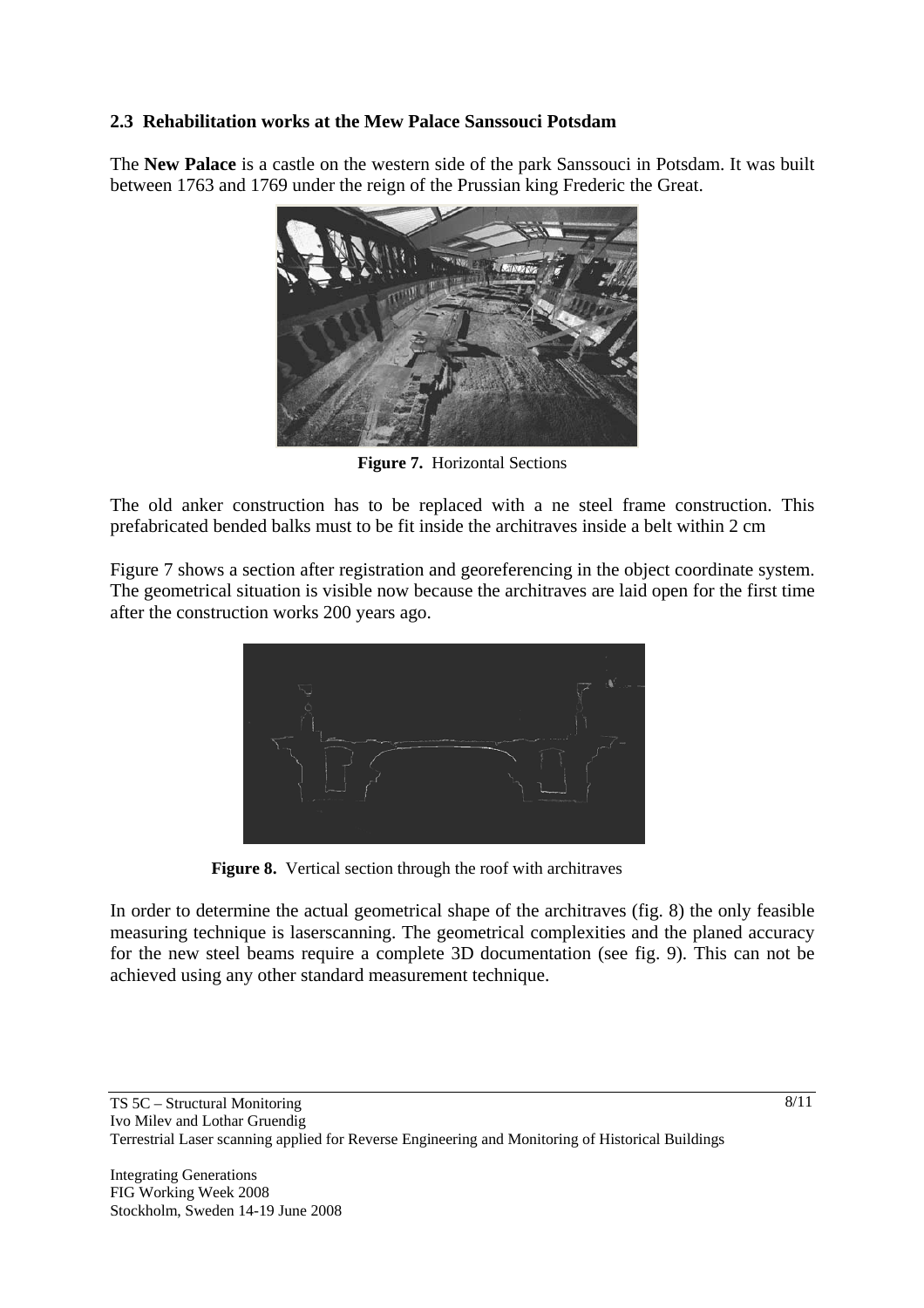

**Figure 9.** Architraves

### 2.3.1 Planning products for Cultural Heritage Purpose

The end products derived from laser scanning are as shown below:

- Horizontal and vertical cuts
- Extracted feature lines
- Orthophotos
- Facade planes
- Extraction of feature lines
- True lengths

All these products are provided in common CAD data formats. The difference is the best description of the real geometrical conditions. The stones were handmade and of course uniquely for itself.

This project shows that the laser scanning method provides unique results in difficult restricted areas of construction engineering and also best covers the needs of projects from cultural heritage.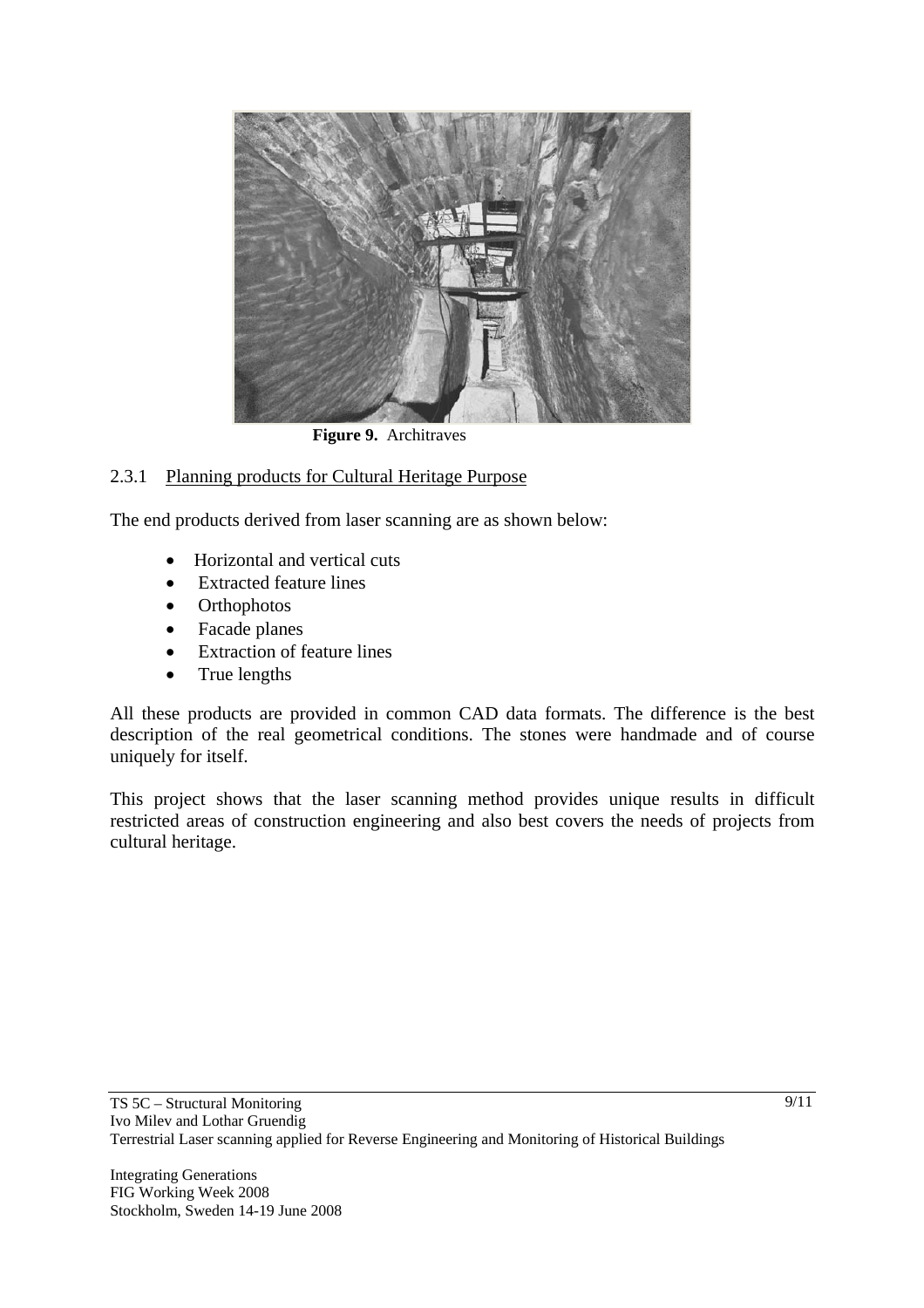

**Figure 10.** Actual conditions of the structure

### **3. CONCLUSIONS**

The technological concept shown above allows one to describe complex surfaces by appropriate parameters without using triangulization. Converting the derived spline function into a NURBS is a useful simplification of the functional patches model. Storage space and visualization time are reduced considerably.

The solution concept allows the derivation of longitudinal and transversal sections through the modelled surfaces and raises the accuracy due to smoothening of the measuring noise.

The results achieved provide the information for simulations which are needed for constructing and for acoustic calculations. Surveying of historical architecture based on 3D laser scanning technology can not only reduce the time for field work and improve the efficiency but also provides additional products such as 3D models for visualization, and construction drawings based on new reverse engineering techniques.

### **REFERENCES**

- Davis, K. H., and Aiken P. H., 2000*. "Data Reverse Engineering: A Historical Survey",* Proceedings of the Seventh Working Conference on Reverse Engineering
- Gielsdorf, F., Gruendig L., Milev, I., 2008*. "Deformation analysis with 3D laser scanning",* Proceedings of the 13<sup>th</sup> Symposium on Deformation Measurement, Lisbon, Portugal
- Milev, I., 2005. "*Neue Methoden zur automatischen Parametrisierung von Laserscannerdaten***",** Proceedings, Internationale Geodätische Woche 2005, Obergurgl, Ötztal/Tirol, Austria
- Milev, I., 2001. "*Integrierte Modelle zur physikalischen Interpretation geodätischer Deformationsuntersuchungen*"**,** Deutsche Geodätische Kommission, Reihe C, Heft 540, München

10/11